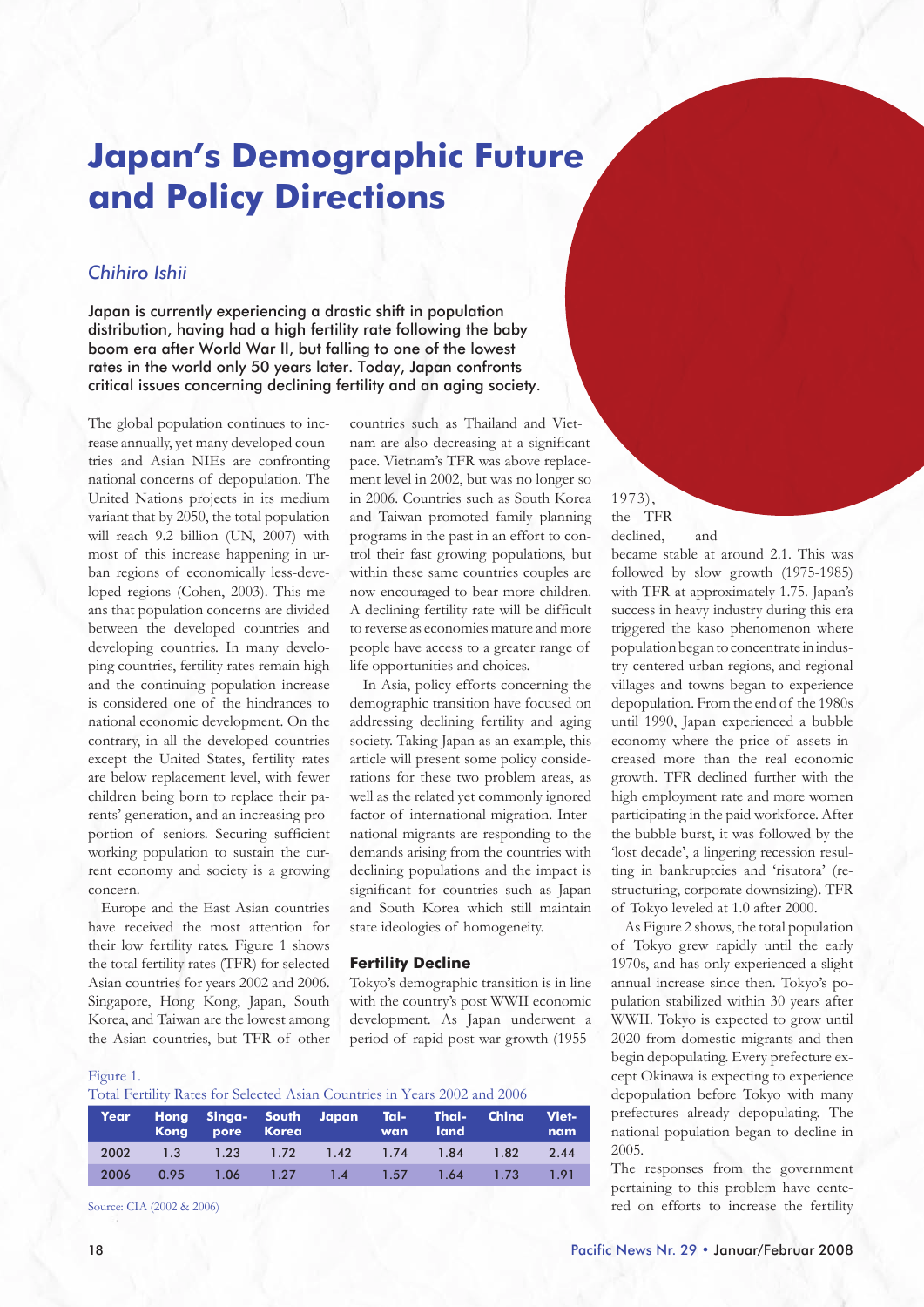rate and promote child-rearing support. The government took active measures in response to declining fertility as they realized the potential economic shrinkage and collapse of the pension system. The first of the major actions taken by the government was the implementation of the 'Angel Plan' in 1994 followed by the 'New Angel Plan' in 1999 (MHLW, 1994) (MHLW, 1999).

The main aims of the plan were to:

- (1) Improve employment environment to reconcile work and family responsibilities
- (2) Enhance child-care services
- (3) Strengthen maternal and child health facilities
- (4) Improve housing and public facilities for families with children
- (5) Promote child development, improve educational environment for children
- (6) Ease the economic cost associated with child-rearing

Successful programs included providing sufficient child-care facilities and services, and after-school activities for children. Some policies included child allowances and childcare leave. In recent years, allowances and partial salary during childcare leave have increased, with the support of the private sector. The 2001 amendment to the Employment Insurance Law now guarantees 40 percent of salary while on childcare or family care leave (Retherford & Ogawa, 2005). Softbank, a large-scale communication company, pays their employees 50,000 yen upon the birth of their first child, 100,000 yen for second, 1 million yen for third, 3 million yen for fourth, and 5 million yen for their fifth child (Yomiuri, 2007). Many other corporations have adopted similar systems.

Reducing workweek hours has been attempted, but has not been successful. Many employees are implicitly required to work during the weekends and overtime without additional pay. The proportion of the Japanese workforce who worked more than 50 hours a week was 28 percent in 2000, significantly larger than in the US and Europe (Retherford & Ogawa, 2005).

Another unsuccessful policy has been



and Public Health, 2005) (MHLW, 2005)

childcare leave for men. In Japan, only 0.56 percent of married men took childcare leave in 2004, significantly lower in comparison to 5 percent for EU countries, or 64 percent in Sweden (Saraceno, 2004) (MHLW, 2004). This can be attributable to the framing of childcare leave policies and the level of financial and career security involved in taking childcare leave, but another important factor is the social division of gender roles where many men still believe it is primarily the woman's job to raise children, preventing them from taking the childcare leave granted to them (Saraceno, 2004).

#### **Aging Society**

The effect of a continuously declining fertility rate is the growing senior population over time. As baby boomers (born between 1947 and 1952) reach retirement age beginning in 2007, Tokyo will witness a growing senior population. with a smaller proportion of children (under age 15) and working population. Figure 3 shows that the proportion of the population age 65 and older will continue to grow larger. The proportion of the population age 75 and above is expected to grow from 7.7 percent in 2005 to 12.52 percent in 2020.

The future working population will face an increased economic and social burden without meaningful policies and programs to effectively address the problem. They will be pressured to bear more children, sustain the economy with

a decreasing population base, and will also be obligated to support the growing senior population. Matsumura (2005) predicts that office population in 23 wards of Tokyo will decline by approximately 3 percent every five years from 2005 until 2020. Many regional communities are already facing difficulties in securing workers such as nurses, senior caretakers and hot spring resort employees. Tokyo is expected to experience similar shortages for other occupations as well, when the absolute numbers of the labor population begin to decline.

Tokyo Population

The government allocated approximately 13 trillion yen in 2006 to address issues relating to the aging society (Government of Japan Cabinet Office, 2007). Some of the significant policies and programs included (ibid):

- (1) Raising the retirement age from 60 to 65
- (2) Promoting the re-employment of middle-aged to senior workers
- (3) Encouraging a more relaxed work culture
- (4) Creating and allowing different working styles, including allowing work at home or outside the workplace
- (5) Establishing a pension system that is stable and sustainable
- (6) Promoting healthy living and lifestyles
- (7) Developing establishments for promoting health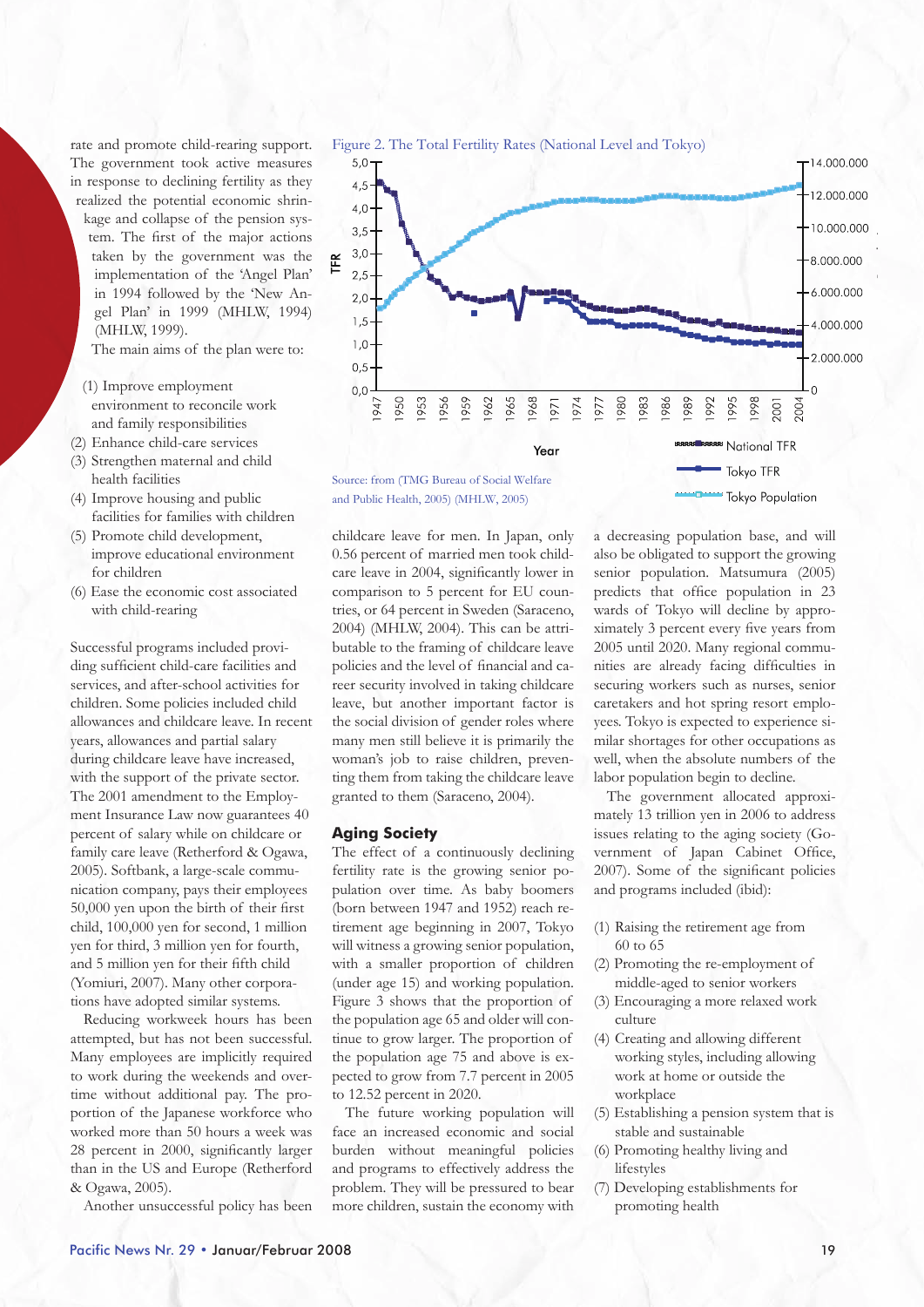



Source: TMG Statistics Division Bureau of General Affairs, 2003

The first and the second initiatives were particularly difficult given the economic situation in Japan. Many companies are actually encouraging early retirement of their employees, and promoting re-employment of middle-aged to senior workers contradicts the ongoing corporate restructuring process. The policies stemming from the third initiative include improving the working environment through reduced work hours and a balanced work lifestyle such as involving people in community volunteer activities outside work. The fifth initiative aims to address one of the most controversial topics today. In addition to the proportion of the working population declining, the younger generation has been neglecting pension payments due to their suspicions that the pension system will collapse before their retirement age. The government has failed to assure these people of the security of the pension system in the future. The sixth and seventh initiatives have been heavily promoted in many cities in order to alleviate the burden on the healthcare system.

## **Accommodating International Migrants**

The parallel phenomenon to the declining working population is the gradual increase in Tokyo's international residents.

There was an annual increase of 1.8 percent in registered international residents in Tokyo in 2006 (TMG Statistics Division Bureau of General Affairs, 2007). At the national level, the increase

was higher at 2.9 percent (Immigration Bureau, 2007). Japan currently does not conduct any official projections on the future international resident population, but past figures show an upward trend that seems likely to continue into the future. As more international migrants settle down in Tokyo, the region will become a destination within the global social network of international migrants and may expect to draw additional workers.

Increasing the number of international migrants as a solution to the problems of a declining population seems unrealistic according to the United Nation Model where 30~87 percent of the total population would have to be made up of international migrants and their descendents by 2050, depending on the numbers of the working population or support ratio the country decides to maintain (UN, 2000). Nevertheless Tokyo is expecting to witness an increasing number of migrants to fill in the depopulation gap, though not to the extreme levels represented by the UN model.

Jung (2004) points out an important reason why the Japanese government should take this issue seriously; Japan will soon have to compete with other countries facing similar problems and in order to win over the international migrants, Japan has to create more livable cities attractive and preferable to these migrants. Such an approach would facilitate a smoother societal transition into a multi-ethnic, multi-cultural Tokyo minimizing the development of issues that might arise from racial or ethnic inequalities and biases.

Urgent problems that the international migrants face are the lack of support in basic service provisions such as education, housing, and healthcare. For the future, there needs to be a serious re-consideration of the residential status system in Japan. International migrants must be integrated into a system that allows them to advance with their job skills in their occupation (which is prevented in the current system).

Migrants also need to be able to form communities and groups in which they may participate for reasons of cultural identity and social solidarity, as well as to form different types of household arrangements with the means to sustain them. How this can be achieved provided the historical background and the current urban ecology of Tokyo remains an open discussion.

#### **Conclusion**

Ultimately, all these policies and programs will have an impact on child-bearing and rearing at the household level. Household patterns today are diversifying quickly in Japan. Many households are now composed of two full time workers, while in many others, the nuclear family is split into two with the husband working and living in another city. There are also an increasing number of single mother households, with approximately 60,000 in Tokyo in 2000 (Census Japan, 2000). Households with international marriages and households of international couples of the same ethnicity are also on the rise, comprising a little under 3 percent of all couples in Tokyo in 2005 (Census Japan, 2005). As household patterns change, the household responsibilities that members hold will have to alter to accommodate the changes. For example, with more women working full time and earning as much income as their spouses, household responsibilities traditionally assigned to women's care become an additional burden. As suggested by Saraceno (2004), policies aimed at reversing the trend of declining fertility can be ineffective if cultural tradition does not allow policies such as childcare leave for men to take effect. A similar situation also applies to workplace culture.